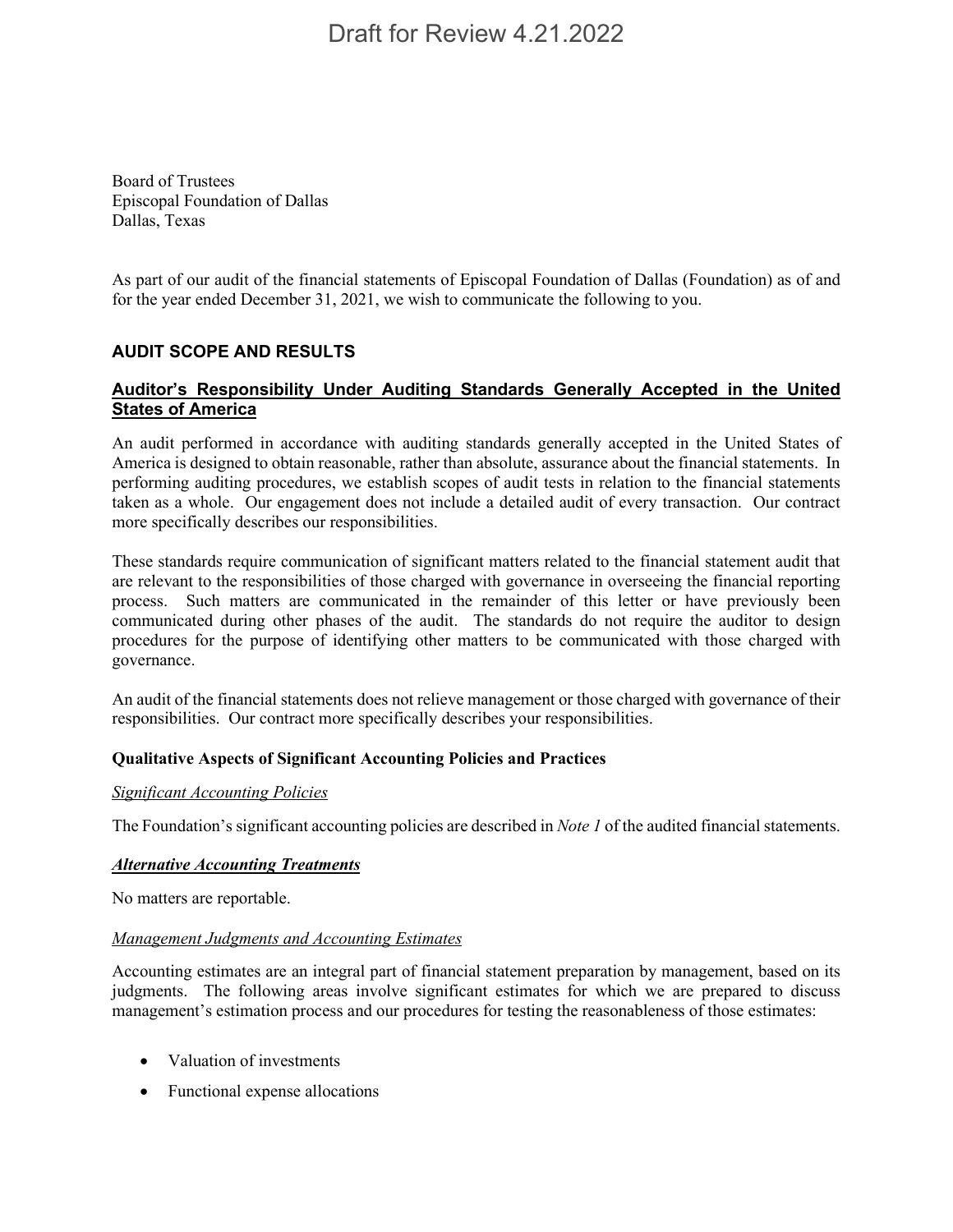### *Financial Statement Disclosures*

The following areas involve particularly sensitive financial statement disclosures for which we are prepared to discuss the issues involved and related judgments made in formulating those disclosures:

- Fair value measurements
- Liquidity and availability
- Related party transactions

## **Audit Adjustments**

No matters are reportable.

## **Auditor's Judgments About the Quality of the Entity's Accounting Principles**

No matters are reportable.

## **Other Material Communications**

Listed below are other material communications between management and us related to the audit:

- Management representation letter (*attached*)
- We orally communicated to management other deficiencies in internal control identified during our audit that are not considered material weaknesses or significant deficiencies

## **OTHER MATTERS**

We observed the following matters and offer these comments and suggestions with respect to matters which came to our attention during the course of the audit of the financial statements. We can discuss these matters further at your convenience. and may provide implementation assistance for changes or improvements.

### **New Lease Accounting Standard**

FASB issued ASU 2016-02, *Leases (Topic 842)*, the long-awaited new standard on lease accounting. The FASB has issued various ASUs since that date related to Topic 842 as well seeking to clarify guidance and provide more transition relief in certain areas. Under the new ASU, lessees will recognize lease assets and liabilities on their statement of financial position for all leases with terms of more than 12 months. The new lessee accounting model retains two types of leases, and is consistent with the lessee accounting model under existing GAAP. One type of lease (finance leases) will be accounted for in substantially the same manner as capital leases are accounted for today. The other type of lease (operating leases) will be accounted for (both in the statements of activities and cash flows) in a manner consistent with today's operating leases. Lessor accounting under the new standard is fundamentally consistent with existing GAAP.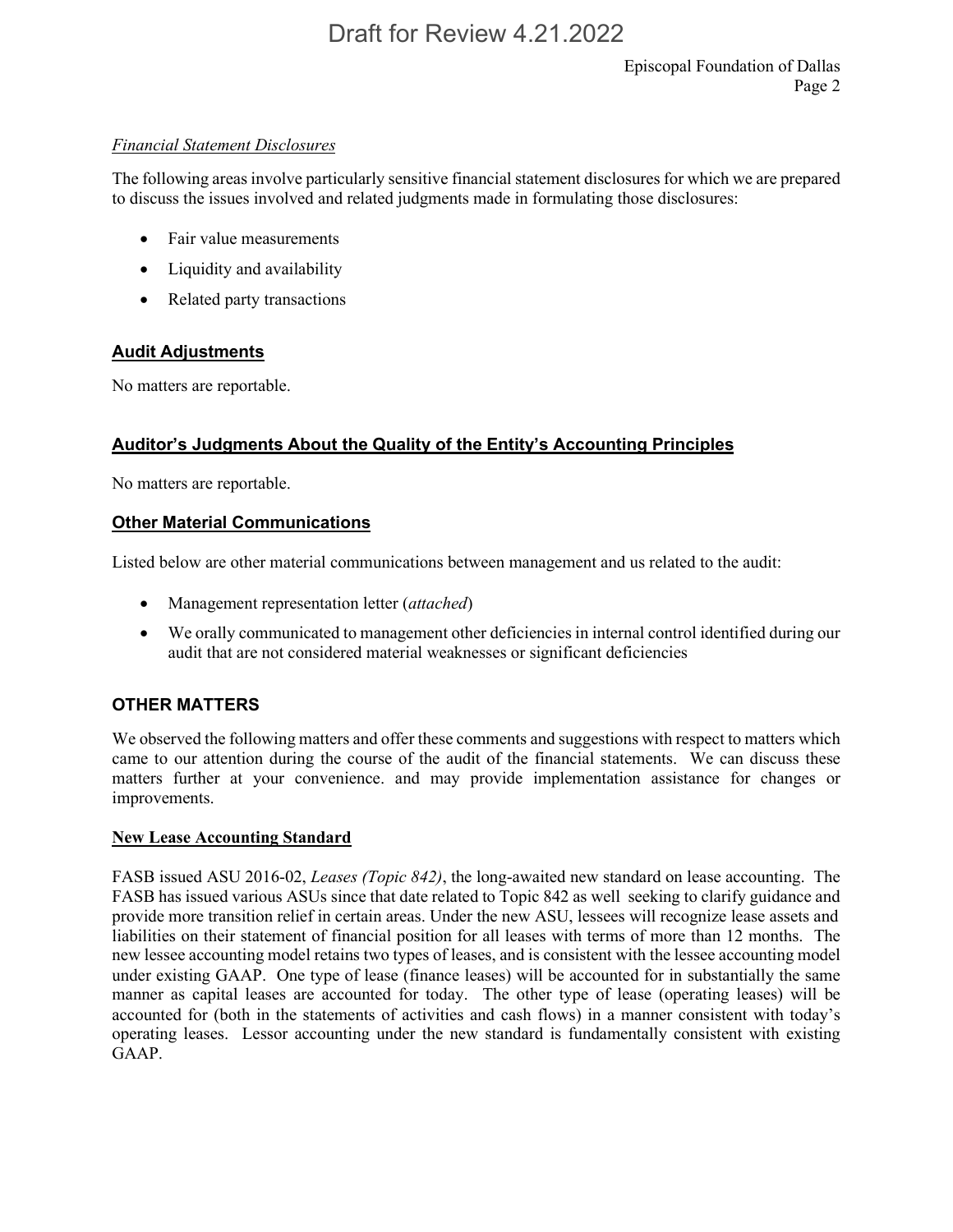Lessees and lessors would be required to provide additional qualitative and quantitative disclosures to help finance statement users assess the amount, timing and uncertainty of cash flows arising from leases. These disclosures are intended to supplement the amounts recorded in the financial statements so that users can understand more about the nature of an organization's leasing activities.

The final lease standard is effective for the Foundation's fiscal year ending December 31, 2022. Early adoption is permitted.

#### *Implementation*

Although, the delay of the effective date of the new leases standard (ASC 842) for private companies and most non-profit organizations is welcome relief as many of these entities continue to work on their implementations of the new revenue standard (ASC 606), there are certain lease implementation items to get moving on sooner rather than later:

- 1. Educate yourself and key stakeholders about ASC 842
	- a. Check out www.bkd.com for BKD Thoughtware resources, including articles and webinars related to the new standard and the related implementation efforts.
- 2. Early Decision Points:
	- a. Transition method
	- b. Practical expedients and accounting policy elections
- 3. Accumulate the population of potential leases
- 4. Systems analysis Do you need lease software? If so, vendor selection takes time.
- *5.* Start developing the processes and controls necessary for effective implementation of the ASC 842 as well as the ongoing accounting requirements.

### **Presentation and Disclosures by Not-for-Profit Entities for Contributed Nonfinancial Assets**

On September 17, 2020, the Financial Accounting Standards Board (FASB) issued Accounting Standards Update (ASU) 2020-07, Topic 958: Presentation and Disclosures by Not-for-Profit Entities for Contributed Nonfinancial Assets to increase the transparency of contributed nonfinancial assets through enhancements to presentation and disclosure. The standard requires contributed nonfinancial assets to be presented on a separate line item in the statement of activities, segregated apart from contributions of cash and other financial assets. Additionally, disclosure requirements have been amended to require a disaggregation of the amount of contributed nonfinancial assets recognized within the statement of activities by category that depicts the type of contributed nonfinancial assets, as well as specific disclosure requirements for each category recognized.

The standard is effective and should be applied on a retrospective basis for the Foundation's fiscal year ending December 31, 2022. Early adoption is permitted.